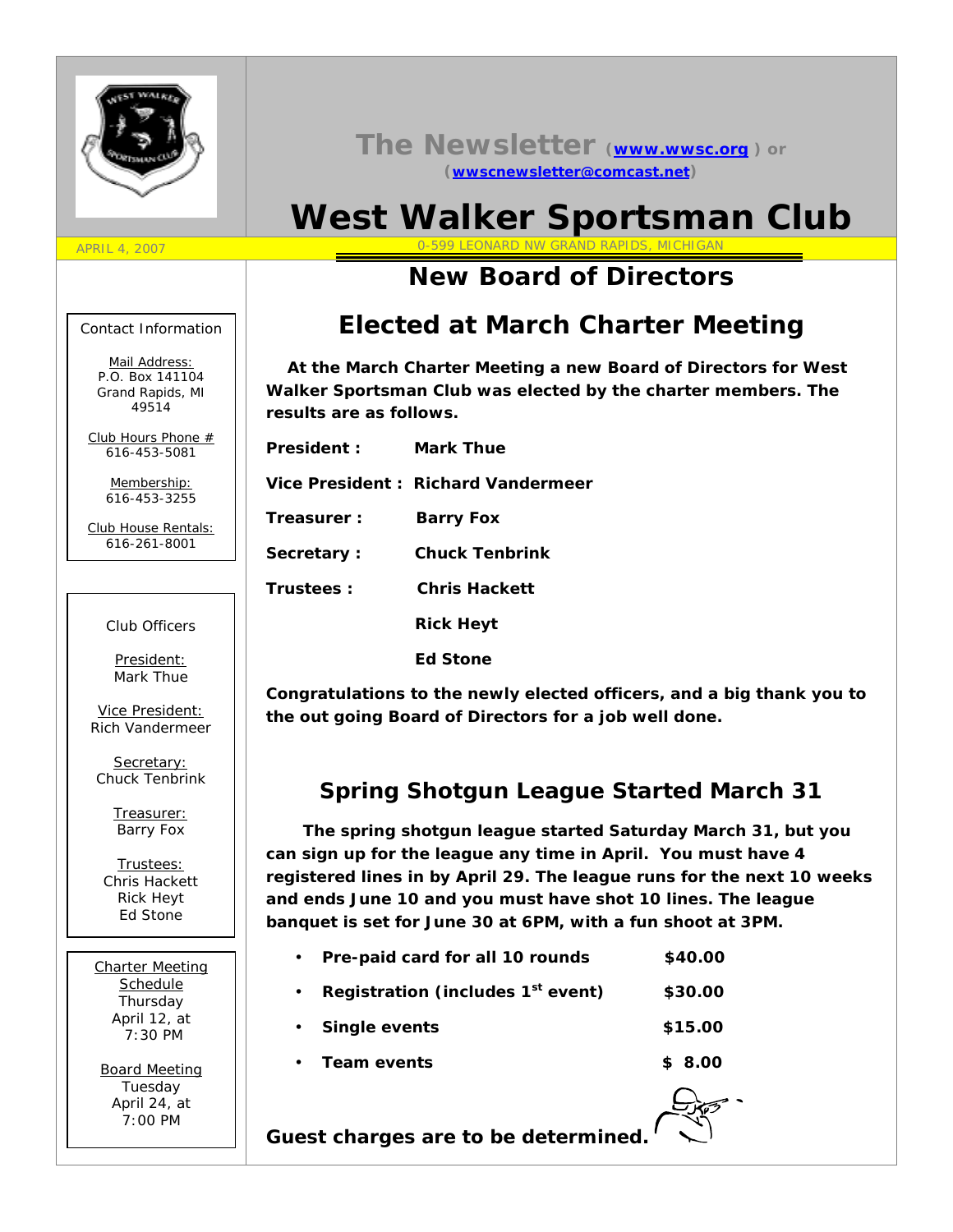

*Archery*

*Wednesday*



Spring Shotgun League **Wednesday** 9AM – 12 6PM – 10PM **Saturday** 10AM -2PM Sunday 10AM – 2 PM \*\*\*\*\*\*\*\*\*

Use of the Charter Range is reserved for Charter Members, and or for supervised club activities

\*\*\*\*\*\*\*\*\*\*\*

Newsletter editor

Russ Hodder 616- 453-6220 *wwscnewsletter@ comcast.net*

Support & Pray for Our Troops

Membership as of 12/31/06 is 1425

> Club clean-up 4/28/07

 $\mathsf{Note}\colon$  Spring league shooting times are listed on left side of this page; the last line to go out will be no later than one – half hour prior to closing. If you have any questions contact Tom Miller or ask at the shooting desk.

 \*\*\*\*\*\*\*\*\*\*\*\*\*\*\*\*\*\*\*\*\*\*\*\*\*\*\*\*\*\*\*\*\*\*\*\*\*\*\*\*\*\*\*\*\*\*\*\*\*\*\*\* **GIRLS NIGHT OUT**

Friday night, April 27th 6:30 - 9:30. Ladies from teens up are welcome to join us at West Walker Sportsman's Club for an evening of archery, trap and skeet shooting. So if you have been wanting to see what it's all about, this would be for you!

 Cost of \$15 covers the events and dinner. For more information, contact Jackie Bourgard at 616-261-8001 jbourgard@comcast.net or Joan Schultes jaschultes@yahoo.com \*\*\*\*\*\*\*\*\*\*\*\*\*\*\*\*\*\*\*\*\*\*\*\*\*\*\*\*\*\*\*\*\*\*\*\*\*\*\*\*\*\*\*\*\*\*\*

West Walker Sportsman's Club 5<sup>th</sup> Annual Sportsman's Banquet







On March 24, an enthusiastic group of sportsmen and sportswomen tested their skills at a number of games, purchased chances on the multitude of Chinese raffle items, wandered around the three large raffle tables, enjoyed the excellent banquet dinner and anticipated winning the grand prize big gun raffle and the 32" flat panel TV. When it was all finished, many thousands of dollars in guns, hunting, fishing, and camping equipment were given away. A big thanks to all who helped to make this annual event a big success! Money raised will help fund 2007 club projects.

**More News The President Award was given to Dan Larabel this year. Great job Dan! The winner of the March 2007 Big Gun Raffle is Mike Smith # 65; he wins a 50 cal combo W/scope.**

**WWSC will sponsor the Zakfeld children at the National Archery Shoot.**

**Corey Jongsma's son, Chris, was wounded in Iraq; he recovered and returned to his unit.**

**April 14th the 7 yd pistol range will be in use for classes and not open to the general membership.**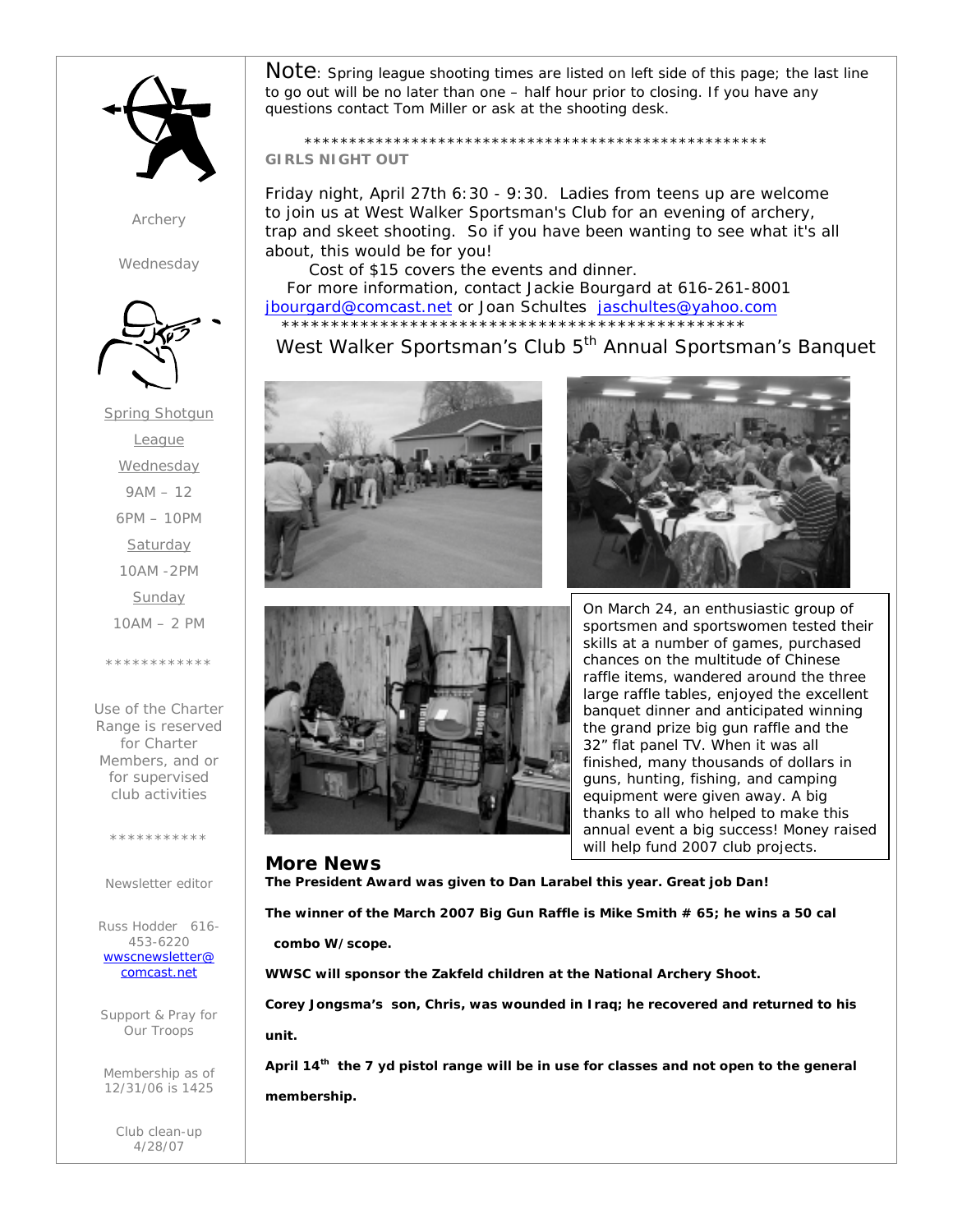|                                                                  | April 2007                                          |                |                                                                    |                                                           |                 |                                                                                                                                          |
|------------------------------------------------------------------|-----------------------------------------------------|----------------|--------------------------------------------------------------------|-----------------------------------------------------------|-----------------|------------------------------------------------------------------------------------------------------------------------------------------|
| Sunday                                                           | <b>Monday</b>                                       | Tuesday        | Wednesday                                                          | Thursday                                                  | Friday          | Saturday                                                                                                                                 |
| $\overline{\phantom{m}}$<br>Spring Shotgun<br>10AM-2PM<br>League | $\mathbf{\Omega}$<br>Meeting 7:00 PM<br><b>NWTF</b> | $\mathfrak{g}$ | Archery<br>Spring Shotgun<br>League<br>9AM -12 AM<br>7PM – 9PM     | LQ<br>Hunters meeting 7PM<br>West Michigan<br><b>Duck</b> | G               | Spring Shotgur<br>League 10AM-2F                                                                                                         |
| $\infty$<br>No League<br>Shooting<br>Easter                      | $\circ$                                             | $\frac{1}{2}$  | Η<br>Archery<br>Spring Shotgun<br>League<br>9AM-12 AM<br>Nd6 - Nd2 | $\frac{2}{3}$<br>Charter Meeting 7:30PM                   | $\frac{13}{2}$  | Steel Plate Shoo<br>Spring Shotgun<br>League<br>10AM – 2PM<br>10AM – 2PM<br>classes not oper<br>Winter league<br>$10AM - 3PM$<br>Banquet |
| $\frac{15}{2}$<br>Spring Shotgun league<br>10AM-2PM              | $\frac{6}{ }$                                       | $\overline{1}$ | $\frac{8}{1}$<br>Archery<br>Spring Shotgun League<br>9AM-12 noon   | $\frac{9}{2}$                                             | $\overline{20}$ | <b>IHMSA Silhouett</b><br>Spring shotgun I<br>Match                                                                                      |

| Spring shotgun league<br>Spring shotgun league<br>10AM-2PM<br>League 10AM-2PM<br><b>IHMSA Silhouette</b><br>Spring Shotgun<br>classes not open<br>Steel Plate Shoot<br>7yd pistol range<br>Spring Shotgun<br>Club Spring<br>Winter league<br>$10AM - 2PM$<br>$10AM - 3PM$<br>clean-up<br>10AM-2PM<br>member<br>Charter<br>Banquet<br>League<br>Match<br>$\frac{3}{2}$<br>20<br>$\overline{c}$<br>∘<br>$6:30PM - 9:30PM$<br>Girls Night Out<br>12<br>$\frac{6}{1}$<br>26<br>Charter Meeting 7:30PM<br>LO<br>$\infty$<br>Hunters meeting 7PM<br>West Michigan<br><b>Duck</b><br>$\frac{8}{1}$<br>25<br>Ξ<br>Archery<br>Spring Shotgun League<br>Archery<br>Spring Shotgun League<br>Archery<br>Spring Shotgun League<br>Spring Shotgun<br>Spring Shotgun<br>Archery<br>Archery<br>9AM -12 AM<br>7PM – 9PM<br>9AM-12 AM<br>Ved - MdZ<br>9AM-12 noon<br>9AM-12 noon<br>9AM-12 noon<br>League<br>League<br>6PM-10PM<br>6PM-10PM<br>6PM-10PM<br>$\frac{1}{2}$<br>24<br>$\overline{17}$<br>$\infty$<br>WWSC Board<br>Meeting 7PM<br>Nay<br>16<br>30<br>23<br>$\circ$<br>$\mathbf{\Omega}$<br>Meeting 7:00 PM<br><b>NWTF</b> | Monday | Tuesday | Wednesday | Thursday | Friday | Saturday        |
|----------------------------------------------------------------------------------------------------------------------------------------------------------------------------------------------------------------------------------------------------------------------------------------------------------------------------------------------------------------------------------------------------------------------------------------------------------------------------------------------------------------------------------------------------------------------------------------------------------------------------------------------------------------------------------------------------------------------------------------------------------------------------------------------------------------------------------------------------------------------------------------------------------------------------------------------------------------------------------------------------------------------------------------------------------------------------------------------------------------------|--------|---------|-----------|----------|--------|-----------------|
|                                                                                                                                                                                                                                                                                                                                                                                                                                                                                                                                                                                                                                                                                                                                                                                                                                                                                                                                                                                                                                                                                                                      |        |         |           |          |        | r               |
|                                                                                                                                                                                                                                                                                                                                                                                                                                                                                                                                                                                                                                                                                                                                                                                                                                                                                                                                                                                                                                                                                                                      |        |         |           |          |        | 14              |
|                                                                                                                                                                                                                                                                                                                                                                                                                                                                                                                                                                                                                                                                                                                                                                                                                                                                                                                                                                                                                                                                                                                      |        |         |           |          |        | $\overline{21}$ |
|                                                                                                                                                                                                                                                                                                                                                                                                                                                                                                                                                                                                                                                                                                                                                                                                                                                                                                                                                                                                                                                                                                                      |        |         |           |          |        | 28              |
|                                                                                                                                                                                                                                                                                                                                                                                                                                                                                                                                                                                                                                                                                                                                                                                                                                                                                                                                                                                                                                                                                                                      |        |         |           |          |        | S               |